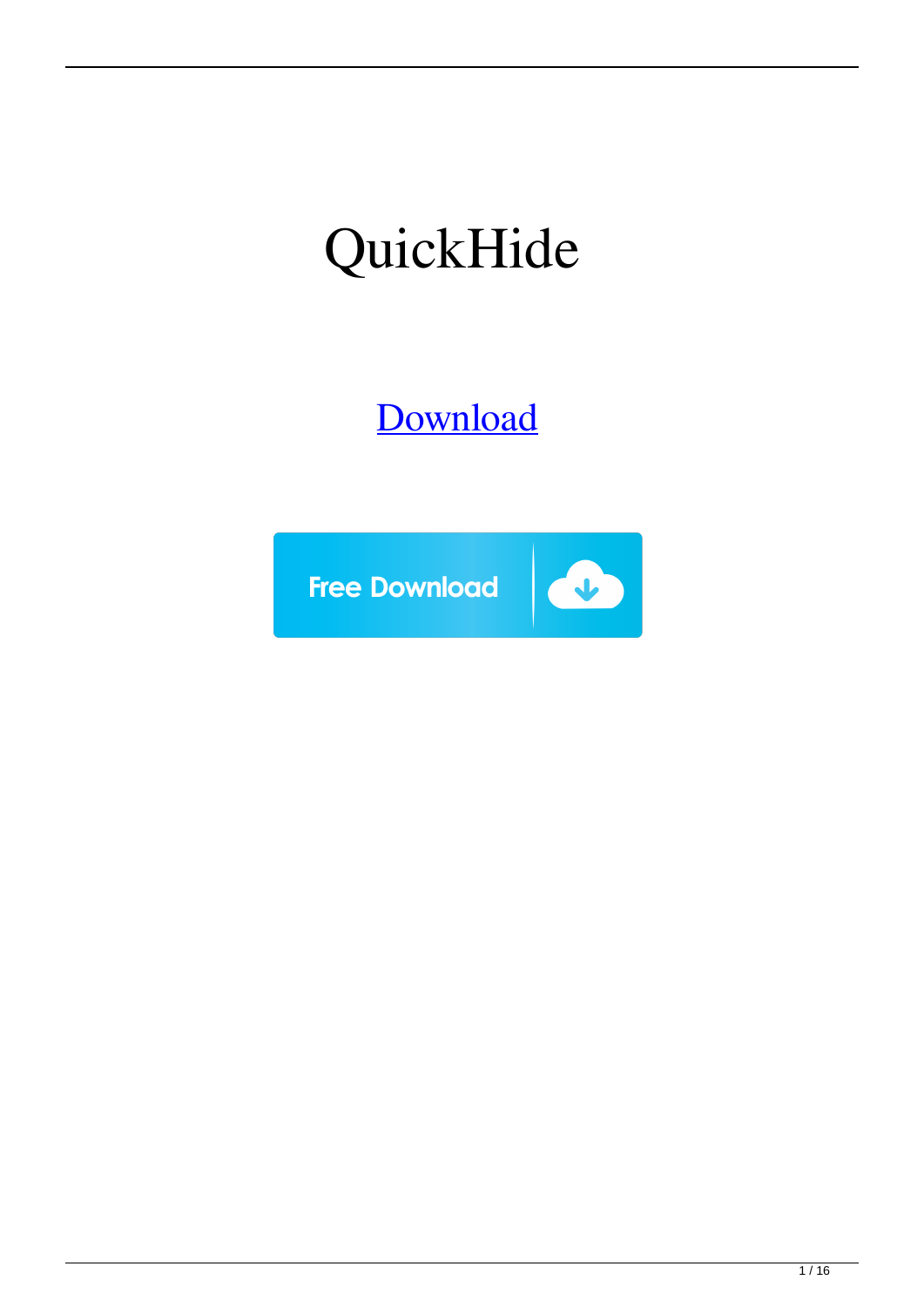This little app quickly hides all Windows, as well as the quick launch and notification area buttons on the taskbar. It is a complete replacement for the Start button that does not really replace anything but brings all menu and window elements in their original location. What do you think of it? Do you prefer working with desktop shortcuts instead of a makeshift replacement for the Start button? Share your thoughts with us in the comment section below. In the past, it was possible to download and use Windows utilities in a variety of languages. This practice, however, seems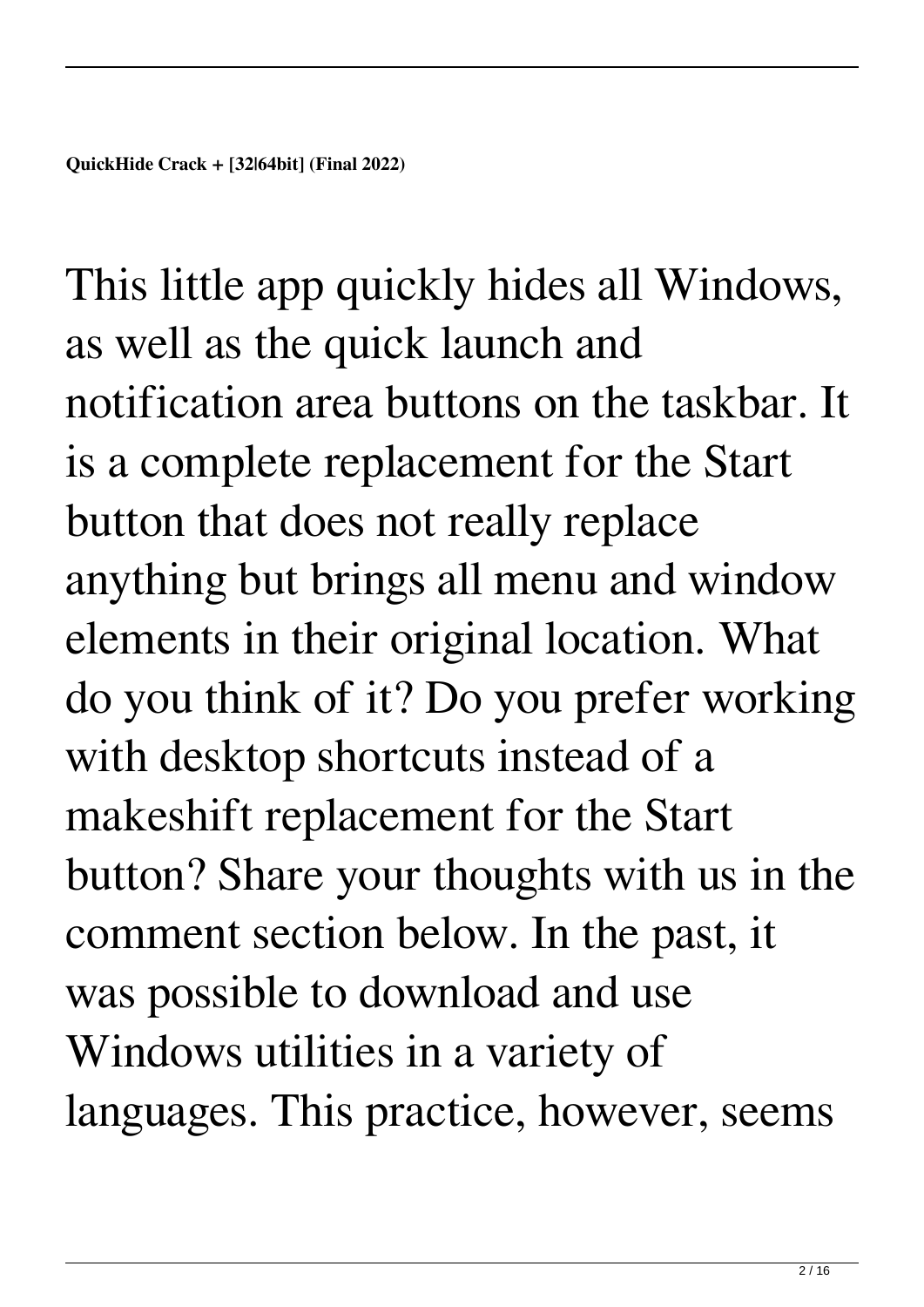to have fallen into disuse. Today, the situation is similar to what it was like with desktop wallpapers: once upon a time, there were a plethora of wallpaper apps on the market, but not any longer. New Windows users, of course, can now download and install Microsoft Paint, which is available in three languages (English, French and German). The application, which had its last update in 2011, is not exactly a Wallpaper Resolver, as it simply lets users to create new images, but it offers an option to make them clickable (whereas earlier, users had to move the mouse cursor over the images), and it allows the user to paste a picture from the clipboard. Several basic image editing tools are included in the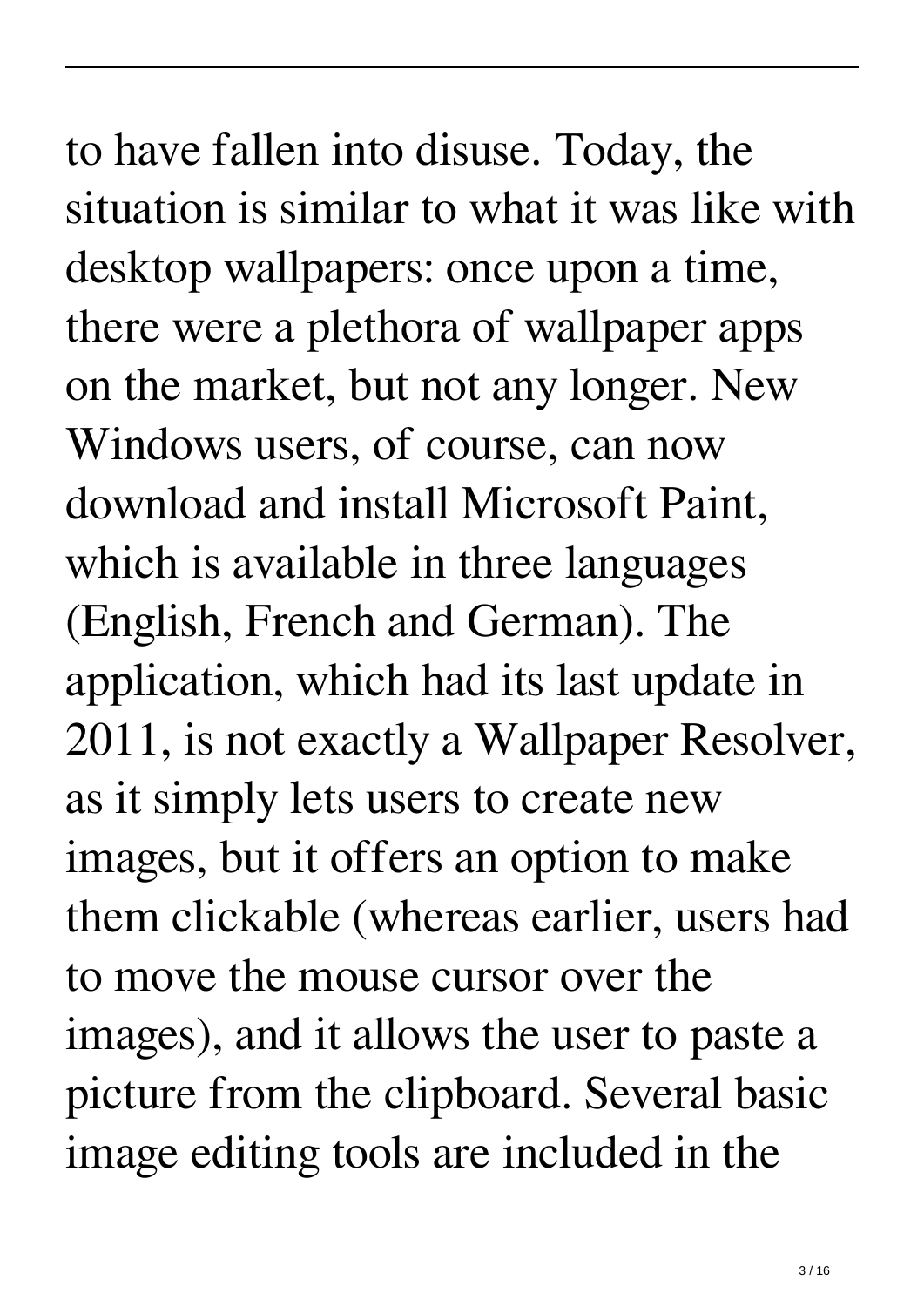Windows setup, which includes a color picker, the RAW conversion tool, a screen capture tool and an image editor. Also available, when creating an image, is the choice of various color schemes and the ability to adjust the image's size and orientation. The application can be used to save the new image or to send it by email. Other apps for Windows include the CuteCat, a cute cat-themed image editing tool; SoftCard, which was developed by Windows Mobile 7 users; and the WindowsLive Photo Gallery, a feature of Windows Live services (previously included with Windows Live Essentials). Bottom line It seems that Windows users are currently enjoying the Windows 8 experience without the need of a third-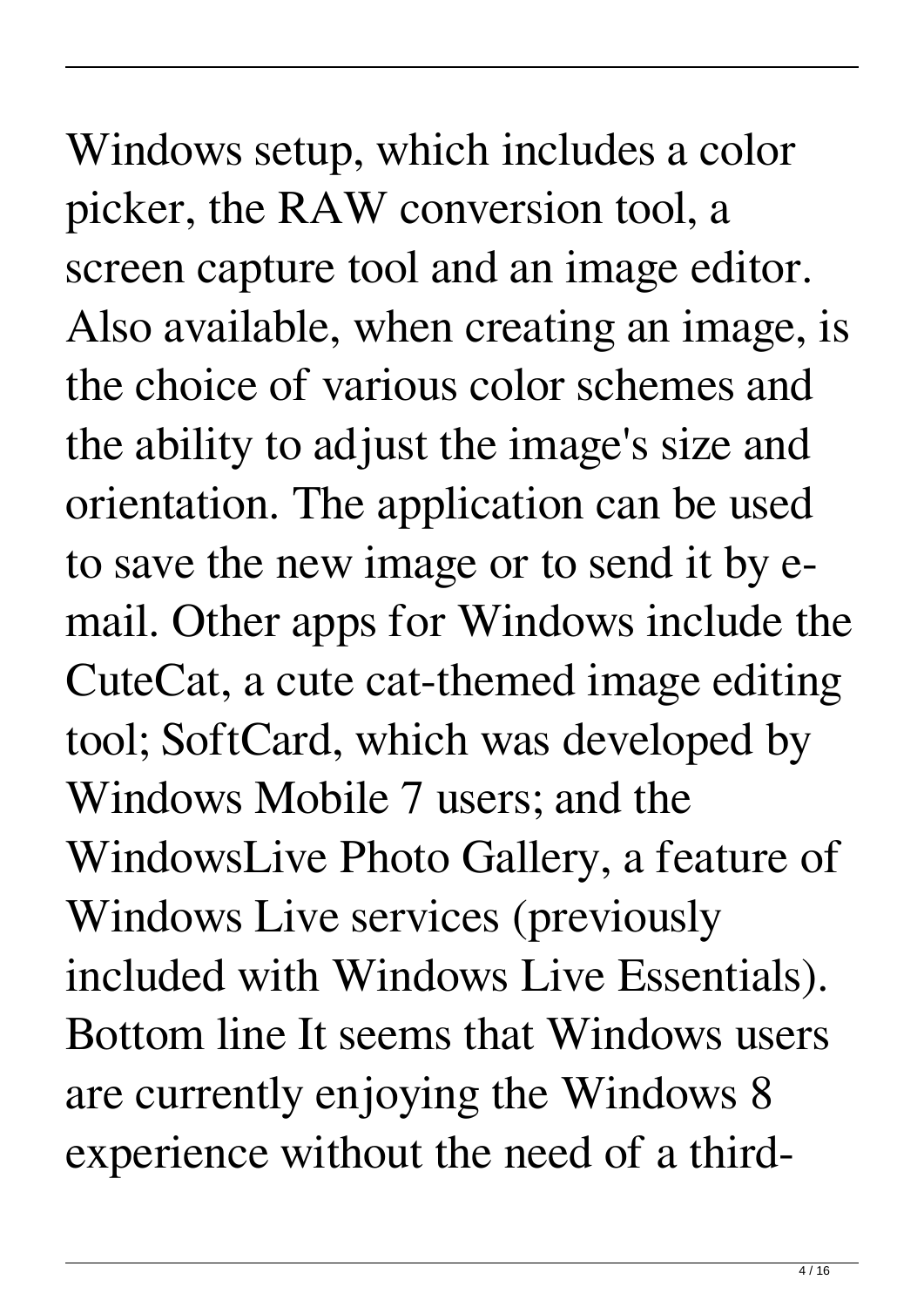## party app, which, according to me, is a shame, as the standard media and photo apps that come bundled with Windows are actually quite good. Are you surprised that Paint is the only app for Windows 8 that is available in several languages? Let us know what you think in the comments section below. The Windows Vista Resource Kit, part of a collection of tools bundled with Windows Vista, has been released today, after a six-month delay. This kit is a

**QuickHide Keygen Full Version**

Launch all windows and icons on the screen (Dolby Surround 7.1) Keyboard Shortcuts: Ctrl+Shift+H hides all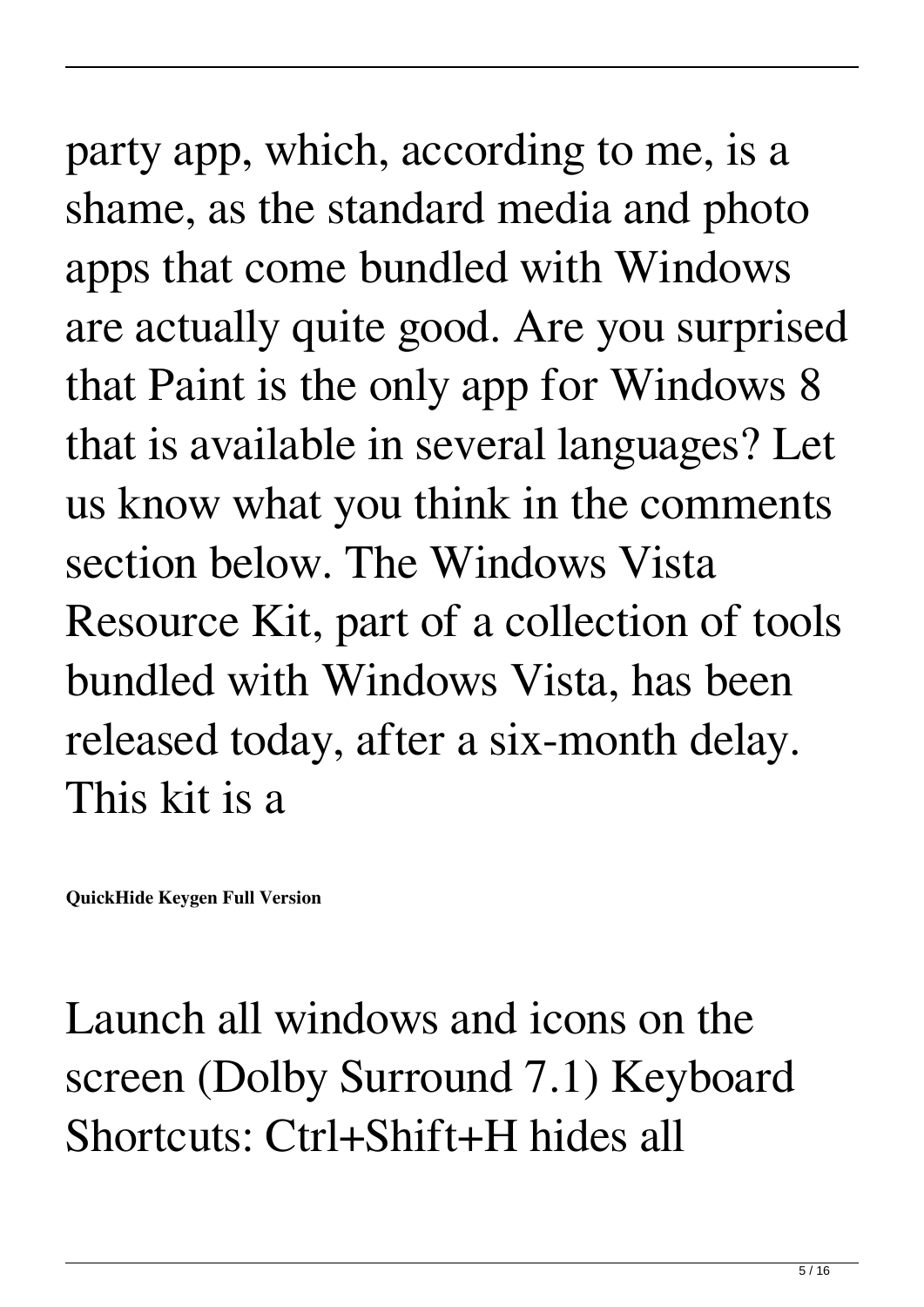# windows and icons on the screen. Ctrl+Shift+L restores them all in the original position. QuickHide Publisher: KeymacroSoft Publisher's website: it's not that useful if you're accustomed to resorting to hotkeys for basic commands. And the point is that it's NOT for basic commands. In most cases, you won't use it. You use hotkeys for what they are supposed to be used for - it is the most "normal" way to use a computer.Q: How to prevent access to admin by default I want to prevent access to my admin pages by default. I tried using this line of code: config.load\_before\_apps = true but when I reload my rails server I have the problem that all the routes, without specifying a namespace, are added to my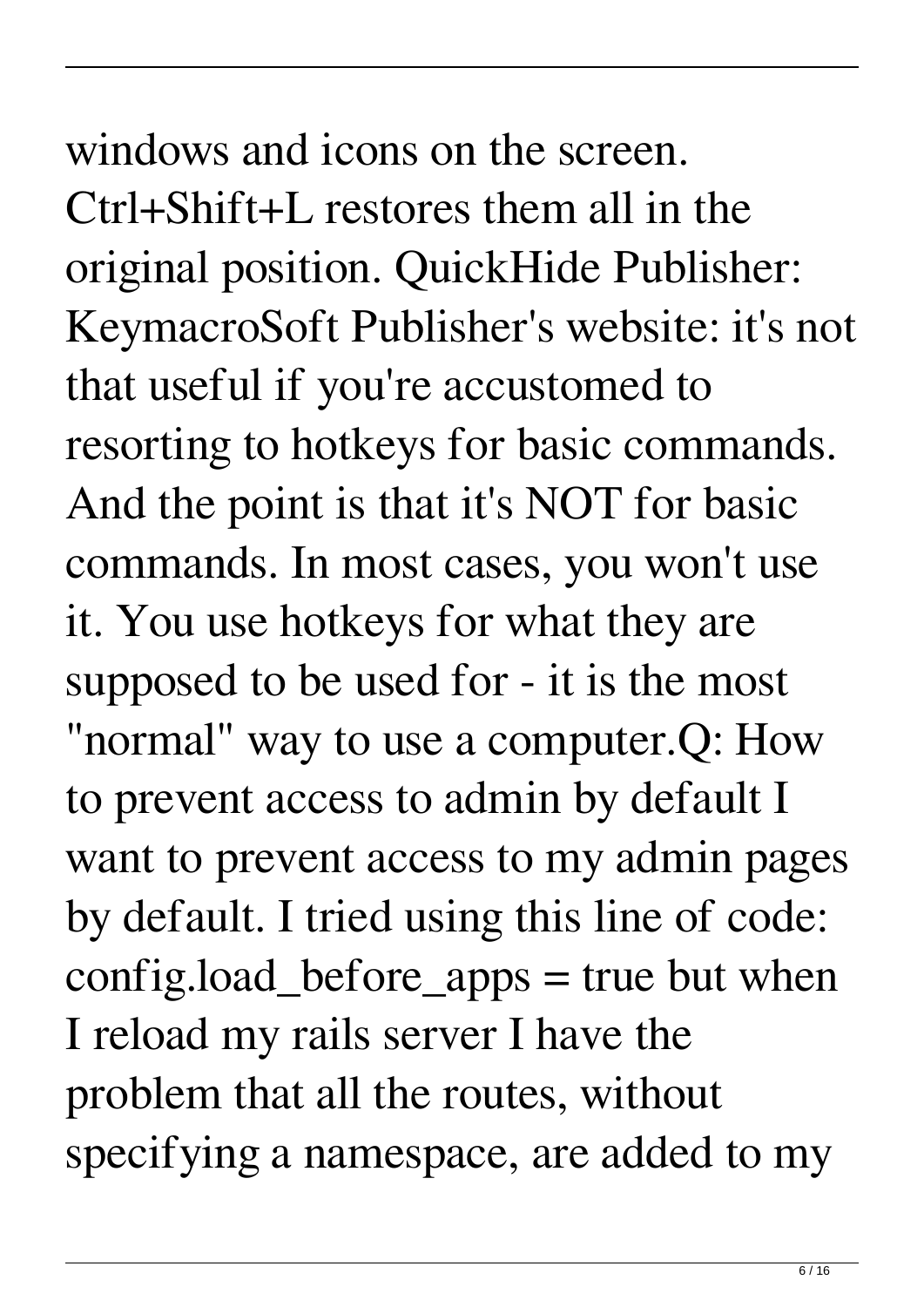### routing as I have admin namespaces. For example, all the routes of my app : [GET] /contact 77a5ca646e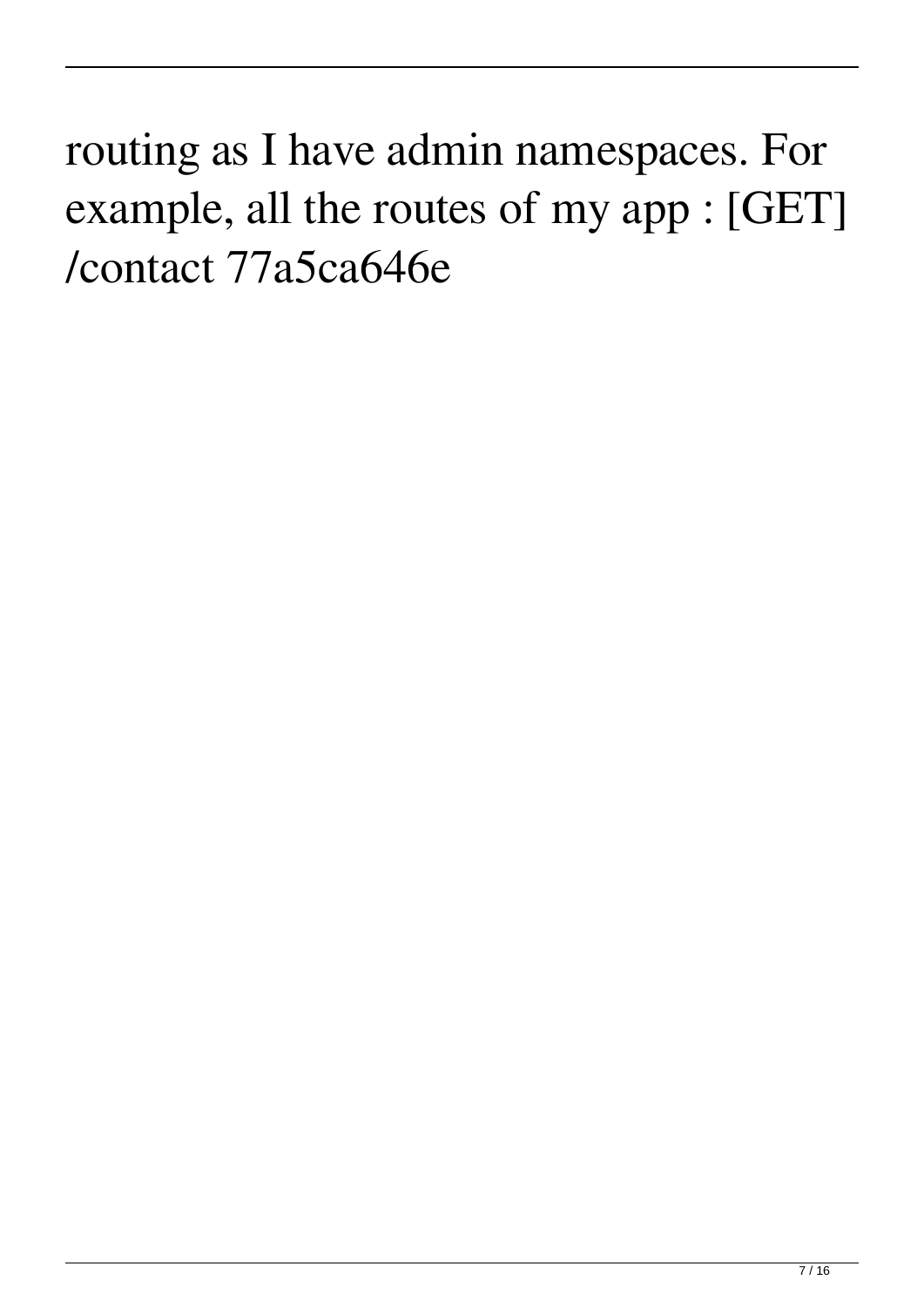QuickHide is a small-sized and portable piece of software with a very simple mission: it immediately hides all windows, along with the quick launch and notification area buttons once you trigger a key on the keyboard. Similarly it can bring them up again to put all elements in the original location. The app does not feature any kind of options or configuration settings. Instead, it applies the "what you see is what you get" principle. Use hotkeys to hide/show all windows and icons There are two keys designated for hiding and making everything visible again, namely Ctrl and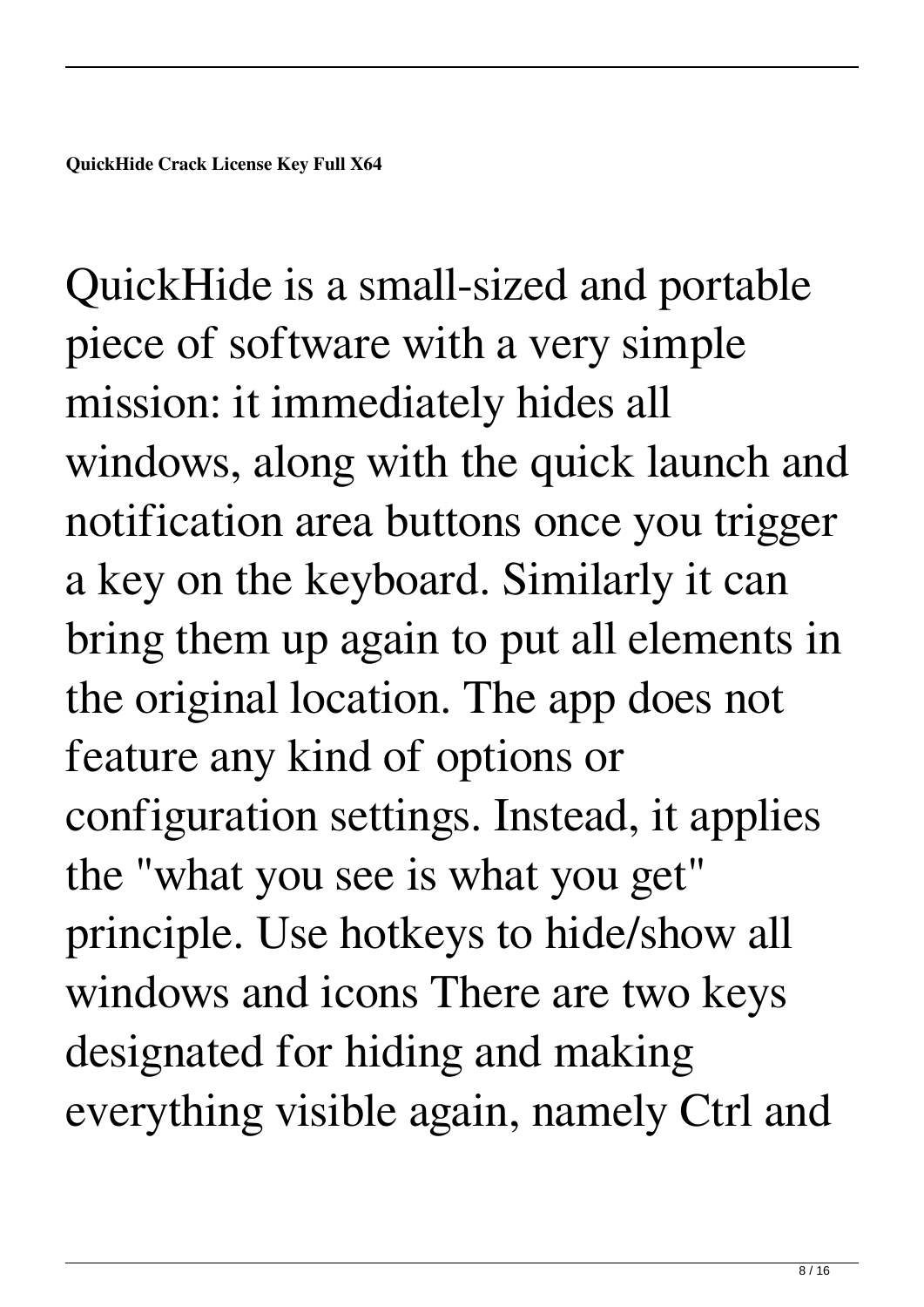Shift, respectively. Unfortunately, they cannot be changed, which is troublesome when attempting to carry on with normal activity on the computer, especially if you're a fan on keyboard shortcuts in general, since the Ctrl and Shift keys are part of most global hotkeys, and QuickHide overrides them.View the app in Task Manager only The good news is that the program is not visible anywhere on the screen. It does not create a shortcut on the desktop or in the system tray area. Its process may only be observed in Task Manager, from where it can be terminated as well. For those looking to become stealthy regarding their PC activity, QuickHide could be of service, but it's not that useful if you're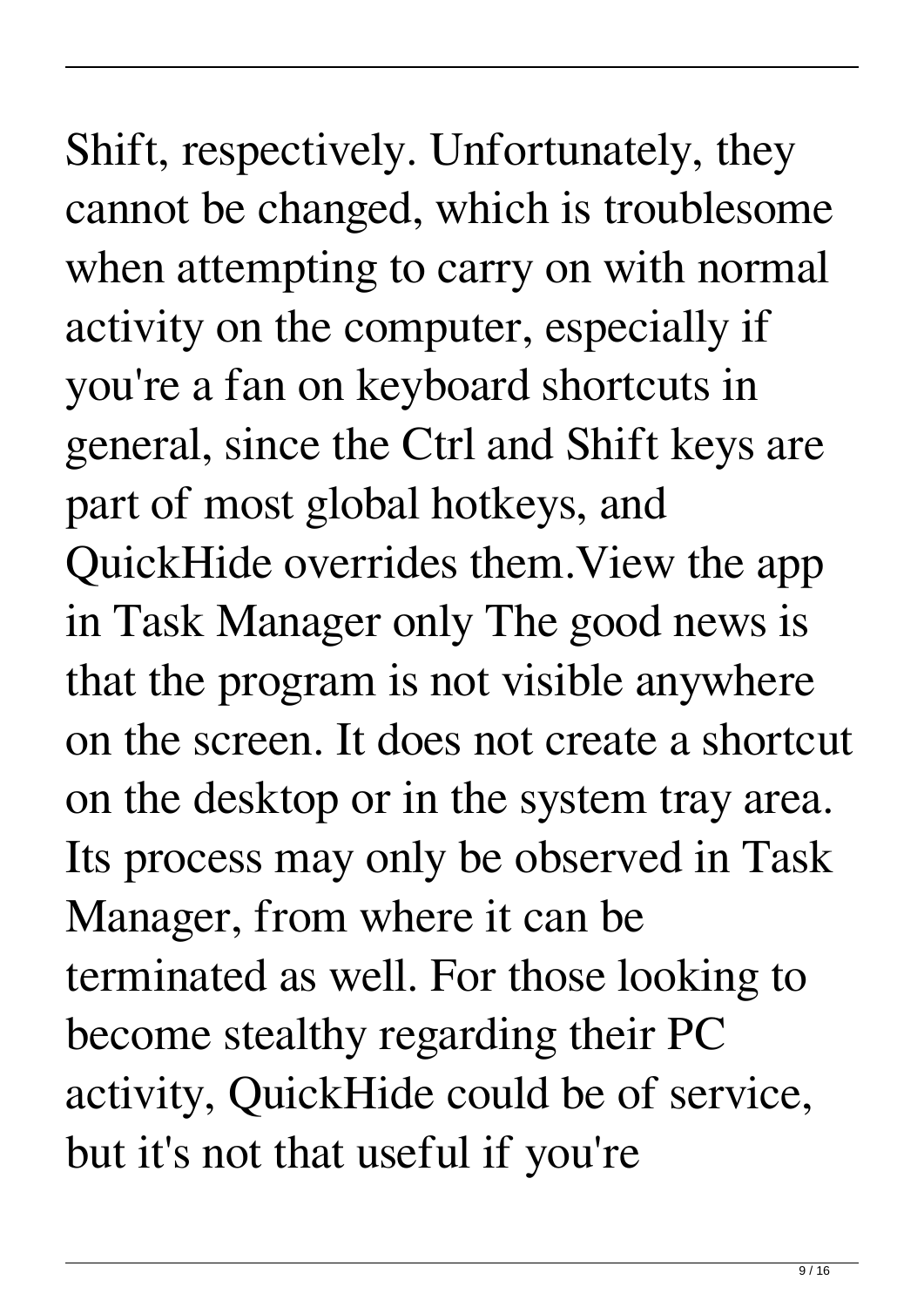# accustomed to resorting to hotkeys for basic commands. Performance results CPU and RAM consumption is minimal, so the tool does not put a strain on the overall performance of the computer. It had a great response time and did not trigger Windows to hang, crash or pop up error messages. Portability benefits Since installation is not an issue, you can simply drop the program files in any part of the hard disk and directly run the executable file, as well as save QuickHide to a USB flash drive or similar storage unit, in order to run it on any PC with minimum effort and no previous installers. What's more, it does not modify Windows

registry settings or create extra tools on the disk, leaving it clean after removal.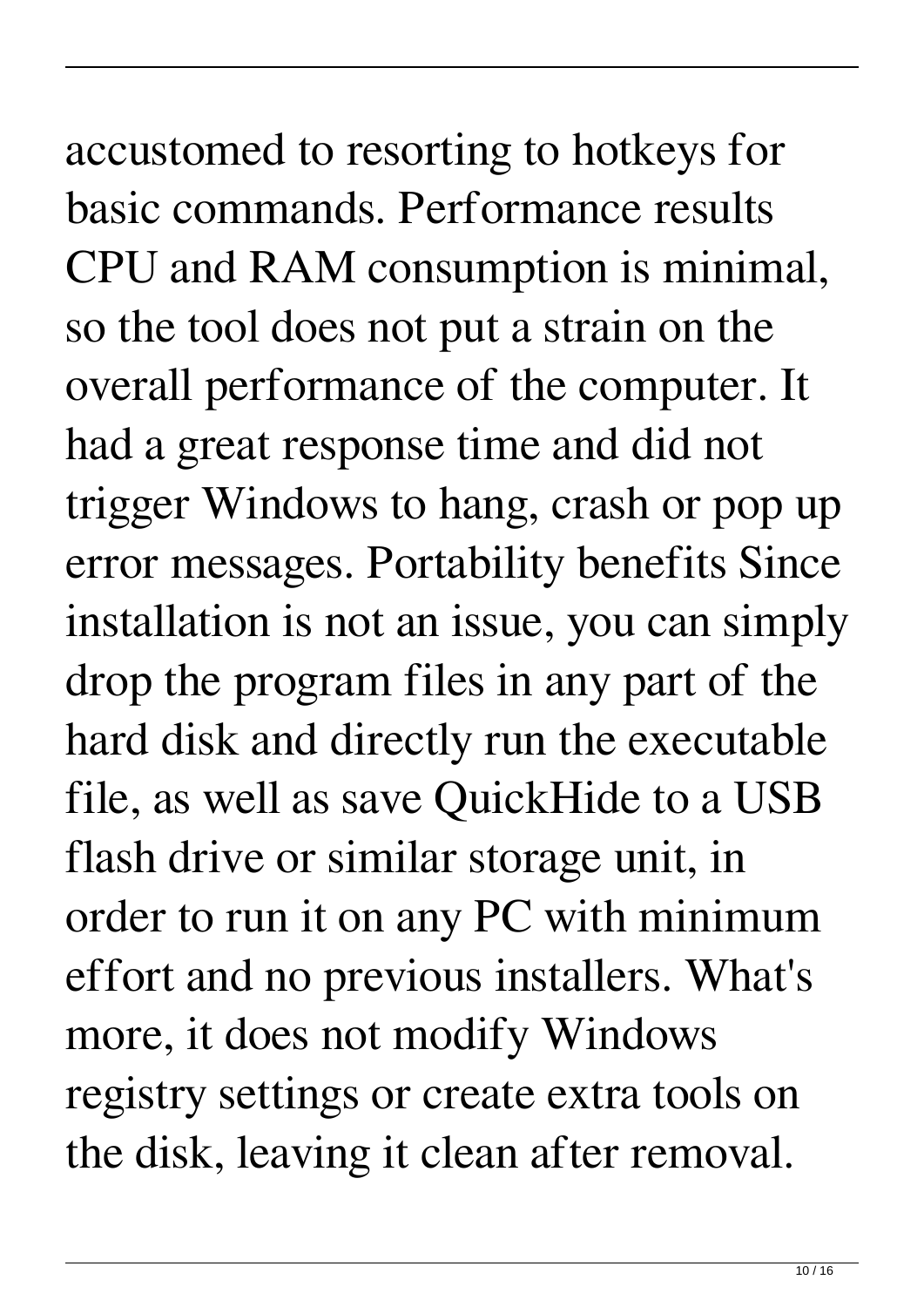Features: Hide/show all Windows and all system icons immediately Works with any Windows version Hide/Show the icons on desktop Hotkeys Show/Hide the system tray Hide/Show the quick launch area buttons Show/Hide the notification area buttons Create/Remove shortcut on the desktop View the app in Task Manager System requirements: Windows XP/Vista/7/8/8.1/10 0.0

**What's New in the QuickHide?**

Small and Portable Desktop Hider is a small tool with an easy and friendly interface that helps you quickly hide all windows and show them again. 25 Comments Hi, Is there a way to hide the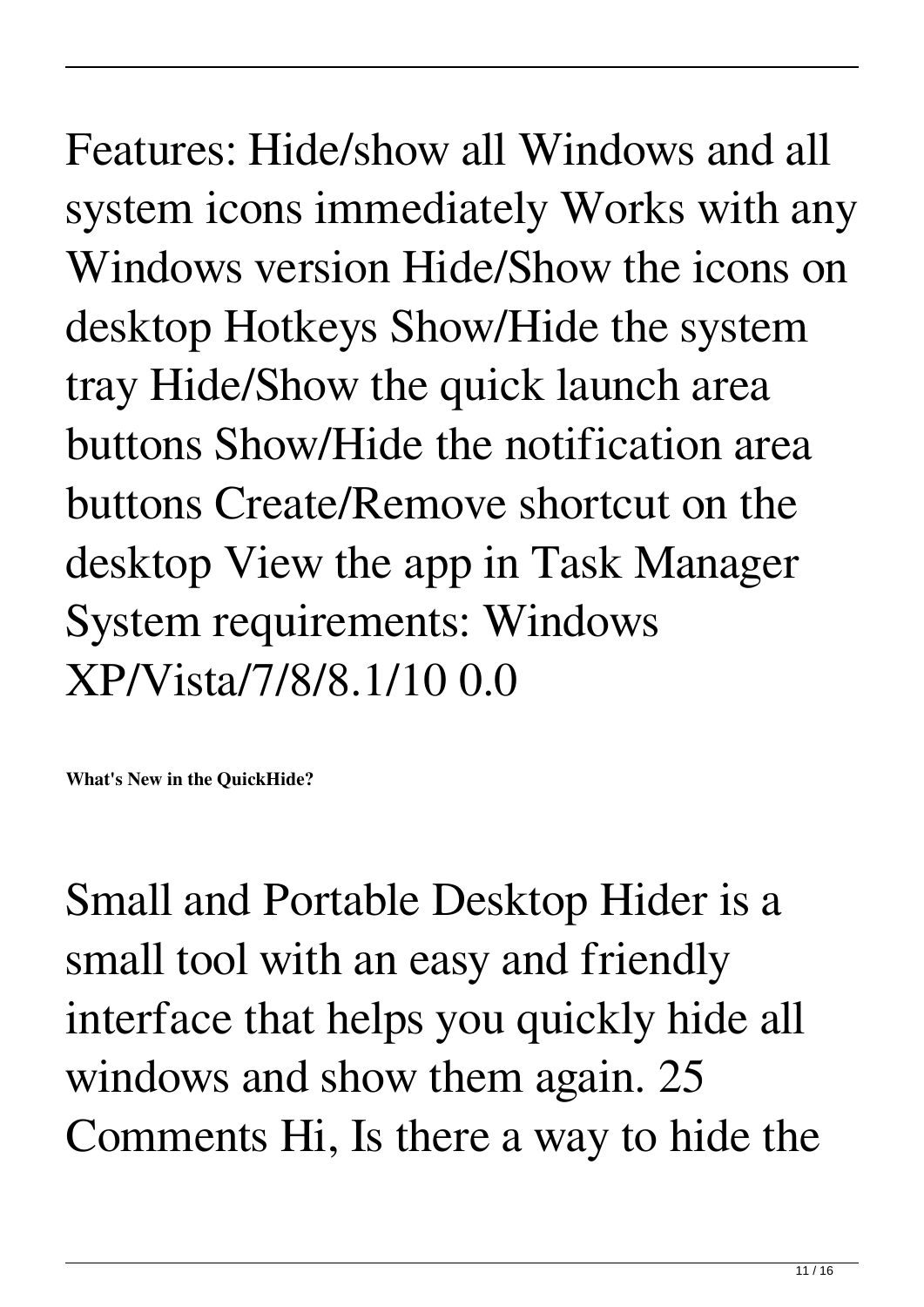# taskbar with this tool? It would be very nice to have a "Hiding and Unhiding windows" which takes me back to the desktop with only the open windows. Thanks. Hello. Just a quick question, how do you hide the taskbar? I've tried to put the "Allow the taskbar to be hidden when my keyboard is in sleep/hibernate mode" option on the settings, but it doesn't work. Thanks. Hi. I need the opposite of the program. Instead of hiding all the windows, how can I show all the windows? I mean, everytime i click on a program it's not visible and i have to Alt+Tab to see the program. It's so annoying. Please help. How do I prevent windows from activating when I don't want them to? Or for that matter, how can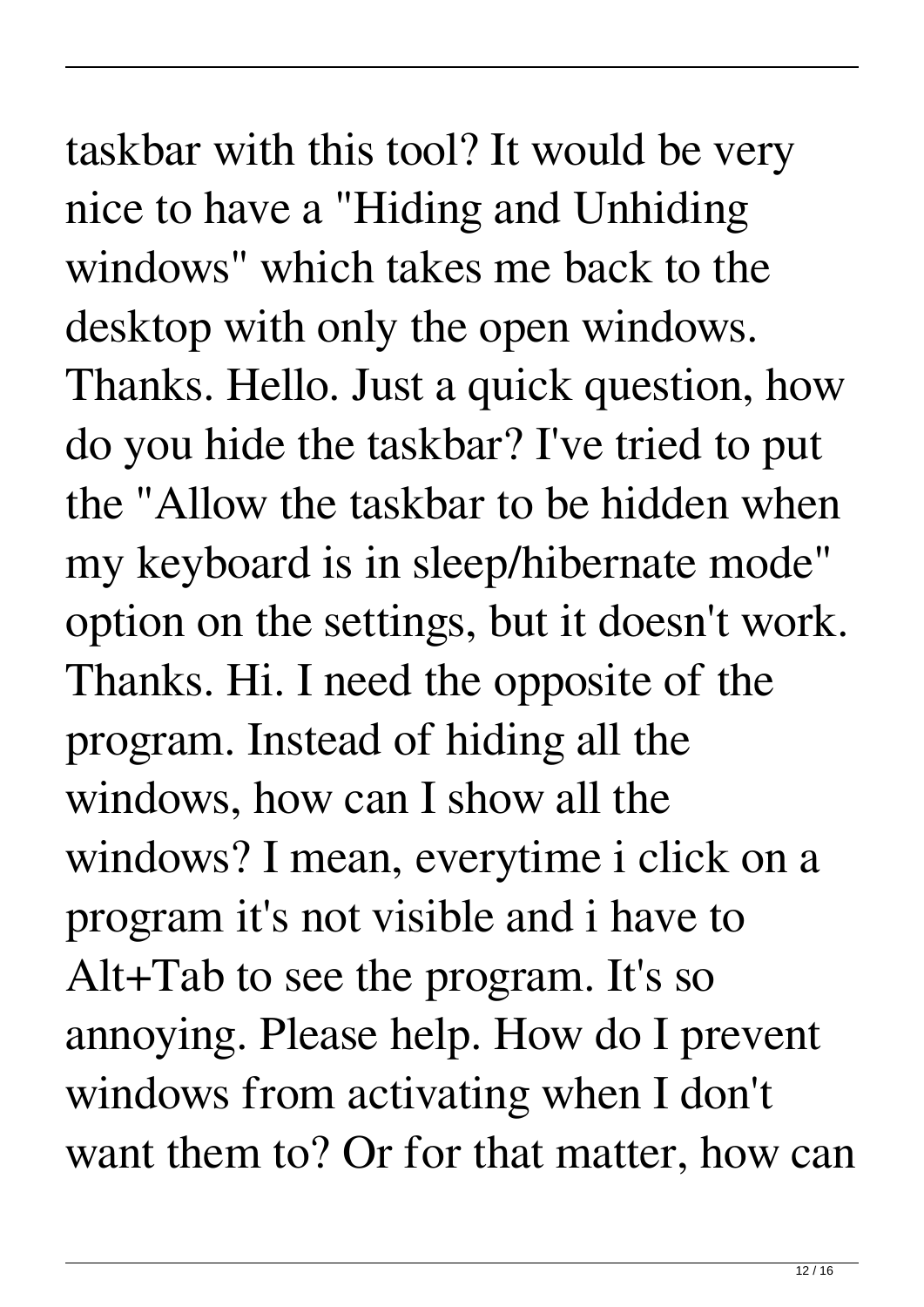I make it so that ALL programs are shown on the desktop? I don't want anything to activate unless I deliberately activate it, and it's so difficult because there are so many things in my "saved" list that I only want to see when I open my PC! Hi. I don't have any "main" or "saved" list. Every time I start my PC, every program I use is shown on the desktop. There's no possibility of saving programs, there's no such option, and there's no such "saved" list. I want to keep only the ones I use, and that's it. Hi, I'm using Windows 7, and there's no "save" list either. It seems that every program I start automatically get saved to the desktop, and I don't have any way to change this. I want to keep only the ones I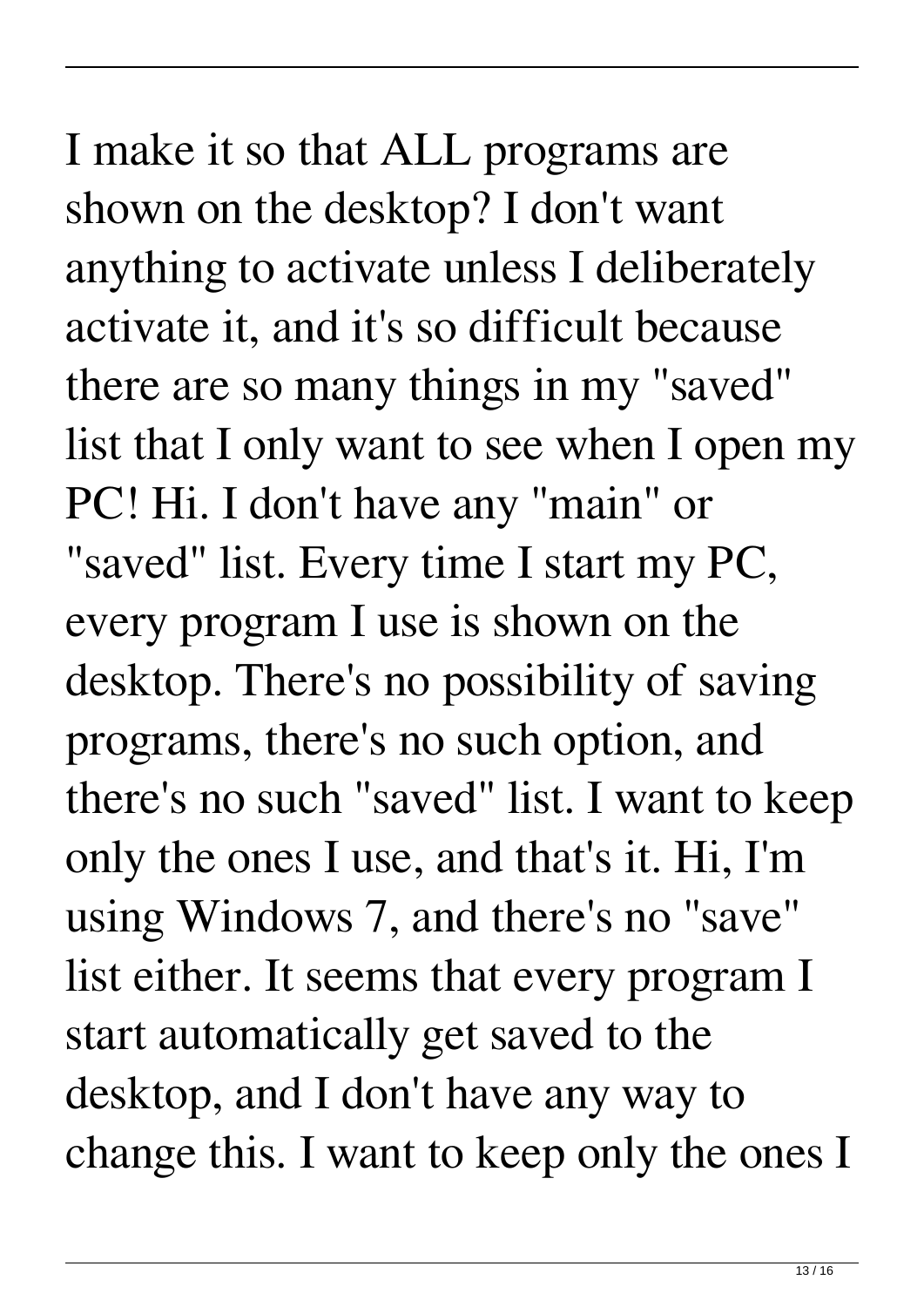# use on my system, not all of them. Hi. Thanks, this tool's great. I am using Windows XP. I have searched everywhere in internet but none of the answers are correct. It shows all the open windows. I want to hide them. I have changed all the settings but none of them is working. Hi. The main thing I would like to know is how do I hide the taskbar? I have a

custom menu, and when I open my menu, all the programs that are open on the desktop are not hidden. Please help. i get the message "Windows Key Ring key is missing. See for a list of steps to recreate this error. how do I fix this error Hi. I've tried to install this program on Windows 7, but it doesn't work! I get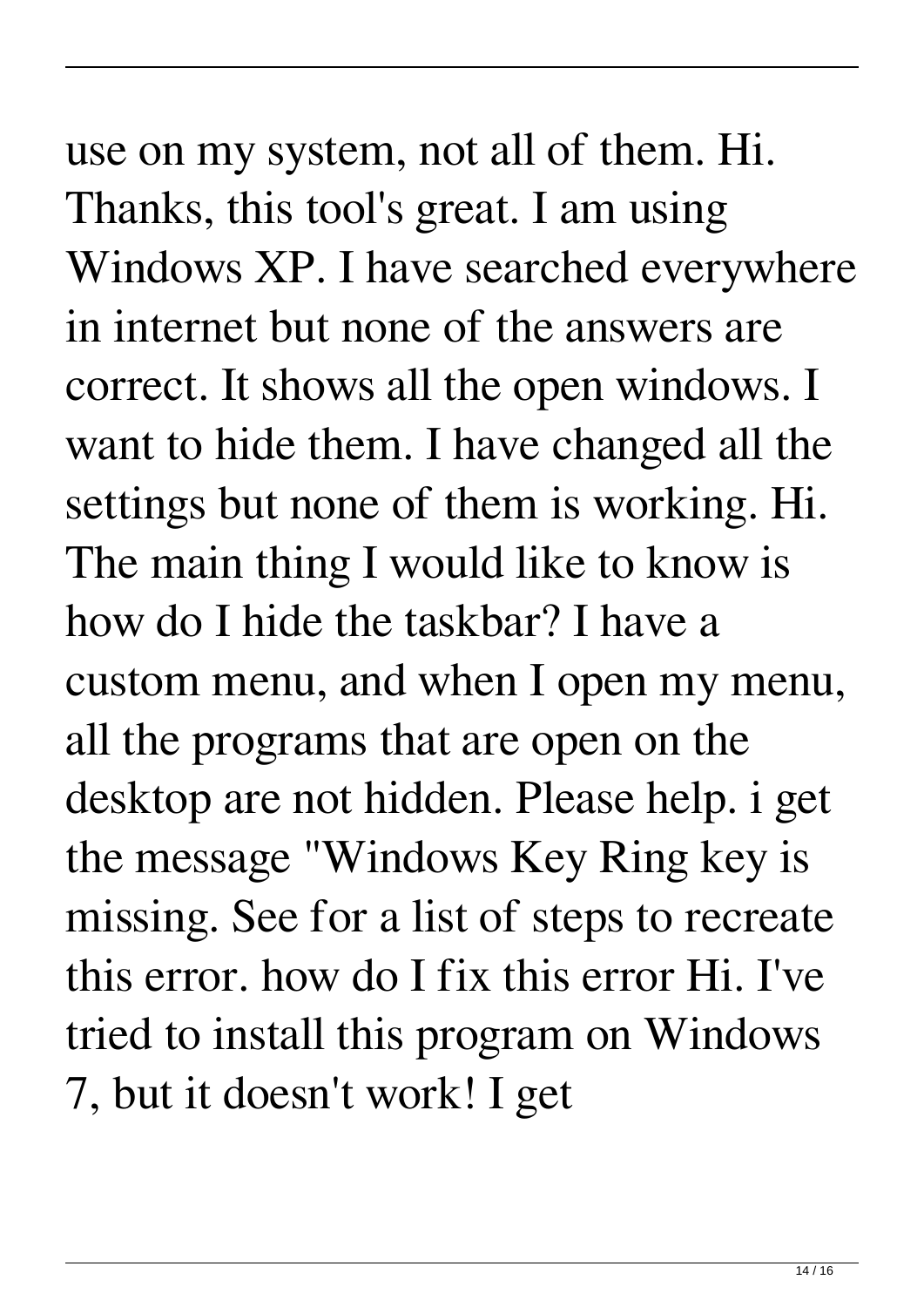Titles Achieved Facts about me Profile Alumni Twitter Log-ins PM's Email: Prognome is a gamer; I have been playing games since my early childhood, and I am still playing today. I started my career with the Super Nintendo, and then I moved to Sony Playstation. Then I discovered Valve, and I couldn't stop playing games. I'm a part of the huge PC gaming community, and I am a part of the Steam gaming community.I'm using Steam since its launch, and I have a

### Related links:

[https://www.solaiocompound.it/wp-content/uploads/2022/06/MoreDB\\_Lite.pdf](https://www.solaiocompound.it/wp-content/uploads/2022/06/MoreDB_Lite.pdf) <https://festileaks.com/wp-content/uploads/2022/06/elaharl.pdf>